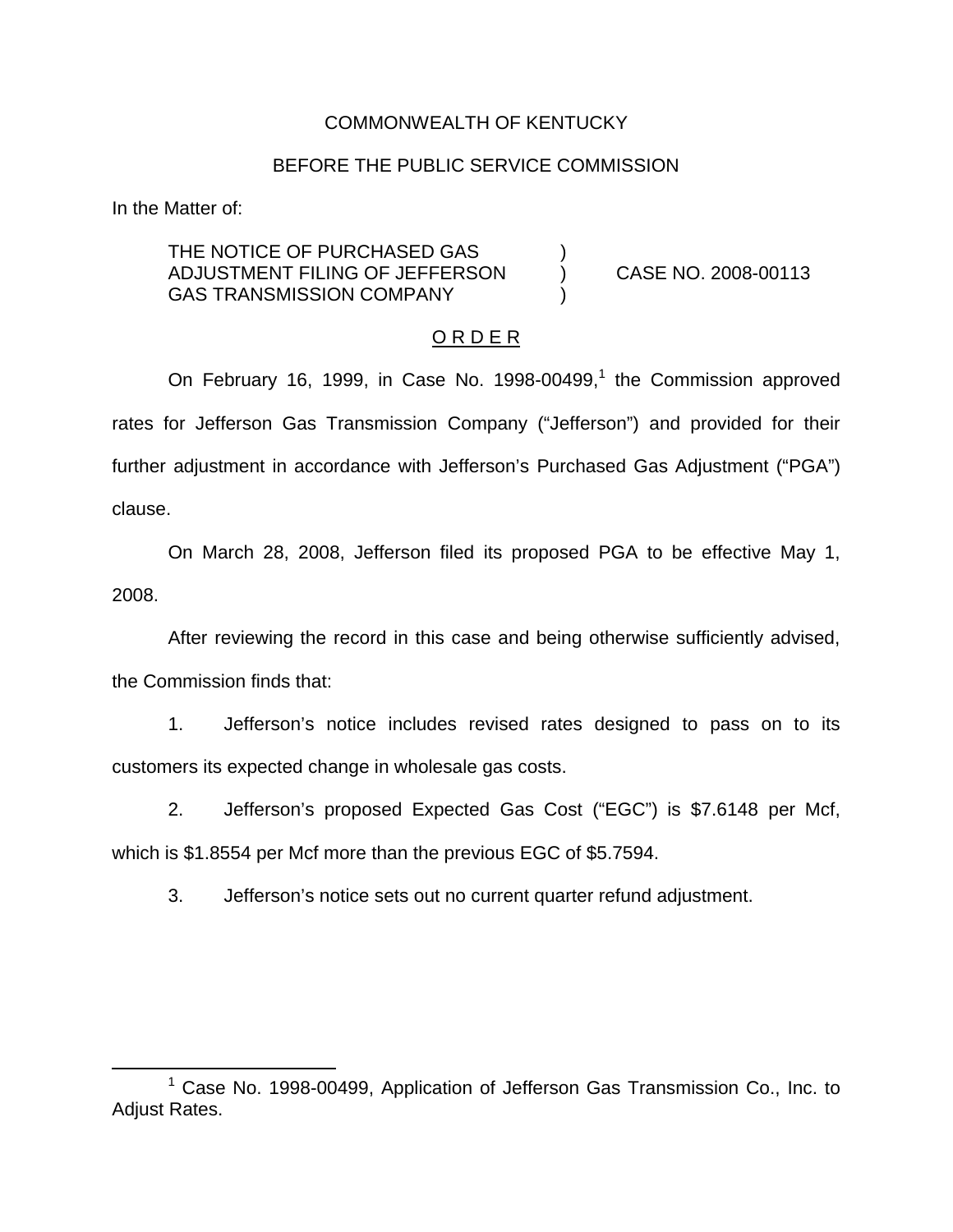4. Jefferson's notice sets out a current quarter Actual Adjustment ("AA") of \$.0785 per Mcf. Jefferson's total AA is \$.2274 per Mcf, which is an increase of \$.1072 per Mcf from the previous total AA.

5. Jefferson's Gas Cost Recovery Rate is \$7.8422 per Mcf, which is \$1.9626 per Mcf more than the previous PGA of \$5.8796.

6. The rates in the Appendix to this Order are fair, just, and reasonable, and should be approved for billing for service rendered by Jefferson on and after May 1, 2008.

IT IS THEREFORE ORDERED that:

1. The rates in the Appendix to this Order, attached hereto and incorporated herein, are approved for billing for service rendered by Jefferson on and after May 1, 2008.

2. Within 20 days of the date of this Order, Jefferson shall file with this Commission its revised tariffs setting out the rates authorized herein.

Done at Frankfort, Kentucky, this 15<sup>th</sup> day of April, 2008.

By the Commission

cutive Director

Case No. 2008-00113